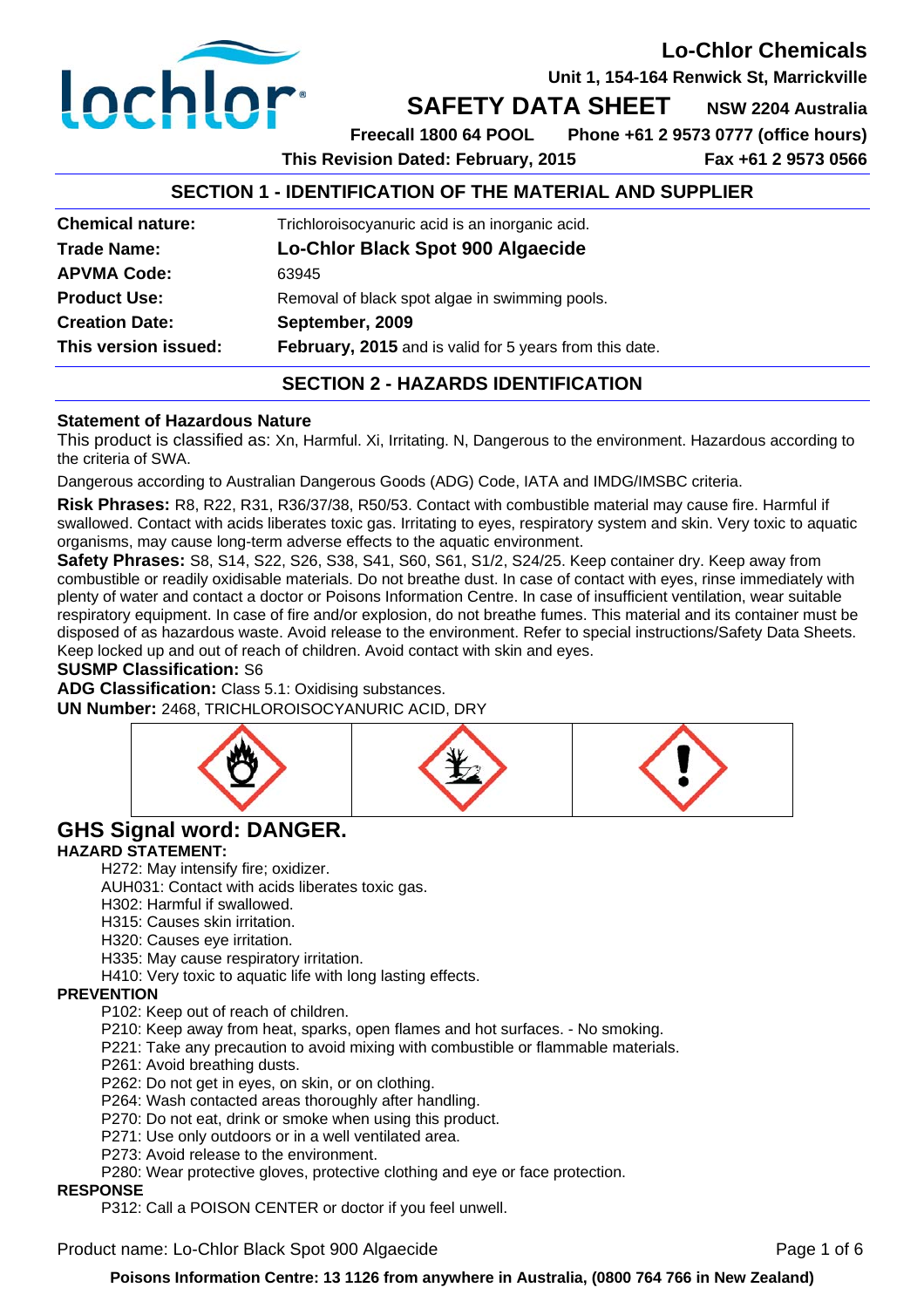**Unit 1, 154-164 Renwick St, Marrickville** 



**SAFETY DATA SHEET** NSW 2204 Australia

**Freecall 1800 64 POOL Phone +61 2 9573 0777 (office hours)** 

**This Revision Dated: February, 2015 Fax +61 2 9573 0566** 

P362: Take off contaminated clothing and wash before reuse.

P301+P330+P331: IF SWALLOWED: Rinse mouth. Do NOT induce vomiting.

P302+P352: IF ON SKIN: Wash with plenty of soap and water.

P304+P340: IF INHALED: Remove victim to fresh air and keep at rest in a position comfortable for breathing. P305+P351+P338: IF IN EYES: Rinse cautiously with water for several minutes. Remove contact lenses, if present and easy to do. Continue rinsing.

P332+P313: If skin irritation occurs: Get medical advice.

P337+P313: If eye irritation persists: Get medical advice.

P370+P378: In case of fire, note the following. Coarse water spray is the preferred medium for large fires. Try to contain spills, minimise spillage entering drains or water courses.

#### **STORAGE**

P402: Store in a dry place.

P405: Store locked up.

P403+P233: Store in a well-ventilated place. Keep container tightly closed.

#### **DISPOSAL**

P501: If product can not be recycled, consider controlled neutralisation, or contact a specialist waste disposal company (see Section 13 of this SDS).

### **Emergency Overview**

**Physical Description & colour**: White granulated solid.

### **Odour:** Mild chlorine odour.

**Major Health Hazards:** irritating to eyes, respiratory system and skin, harmful if swallowed.

### **Potential Health Effects**

### **Inhalation:**

**Short term exposure:** Available data indicates that this product is an inhalation irritant. Symptoms may include headache, irritation of nose and throat and increased secretion of mucous in the nose and throat. Other symptoms may also become evident, but they should disappear after exposure has ceased.

Long Term exposure: No data for health effects associated with long term inhalation.

### **Skin Contact:**

**Short term exposure:** Available data indicates that this product is a skin irritant. Symptoms may include itchiness and reddening of contacted skin. Other symptoms may also become evident, but all should disappear once exposure has ceased.

**Long Term exposure:** No data for health effects associated with long term skin exposure.

### **Eye Contact:**

**Short term exposure:** This product is an eye irritant. Symptoms may include stinging and reddening of eyes and watering which may become copious. Other symptoms may also become evident. If exposure is brief, symptoms should disappear once exposure has ceased. However, lengthy exposure or delayed treatment may cause permanent damage

**Long Term exposure:** No data for health effects associated with long term eye exposure.

### **Ingestion:**

**Short term exposure:** Significant oral exposure is considered to be unlikely. Available data shows that this product is harmful, but symptoms are not available. However, this product is an oral irritant. Symptoms may include burning sensation and reddening of skin in mouth and throat. Other symptoms may also become evident, but all should disappear once exposure has ceased.

**Long Term exposure:** No data for health effects associated with long term ingestion.

### **Carcinogen Status:**

**SWA:** No significant ingredient is classified as carcinogenic by SWA.

**NTP:** No significant ingredient is classified as carcinogenic by NTP.

**IARC:** No significant ingredient is classified as carcinogenic by IARC.

Product name: Lo-Chlor Black Spot 900 Algaecide **Product 100 Algaecide** Page 2 of 6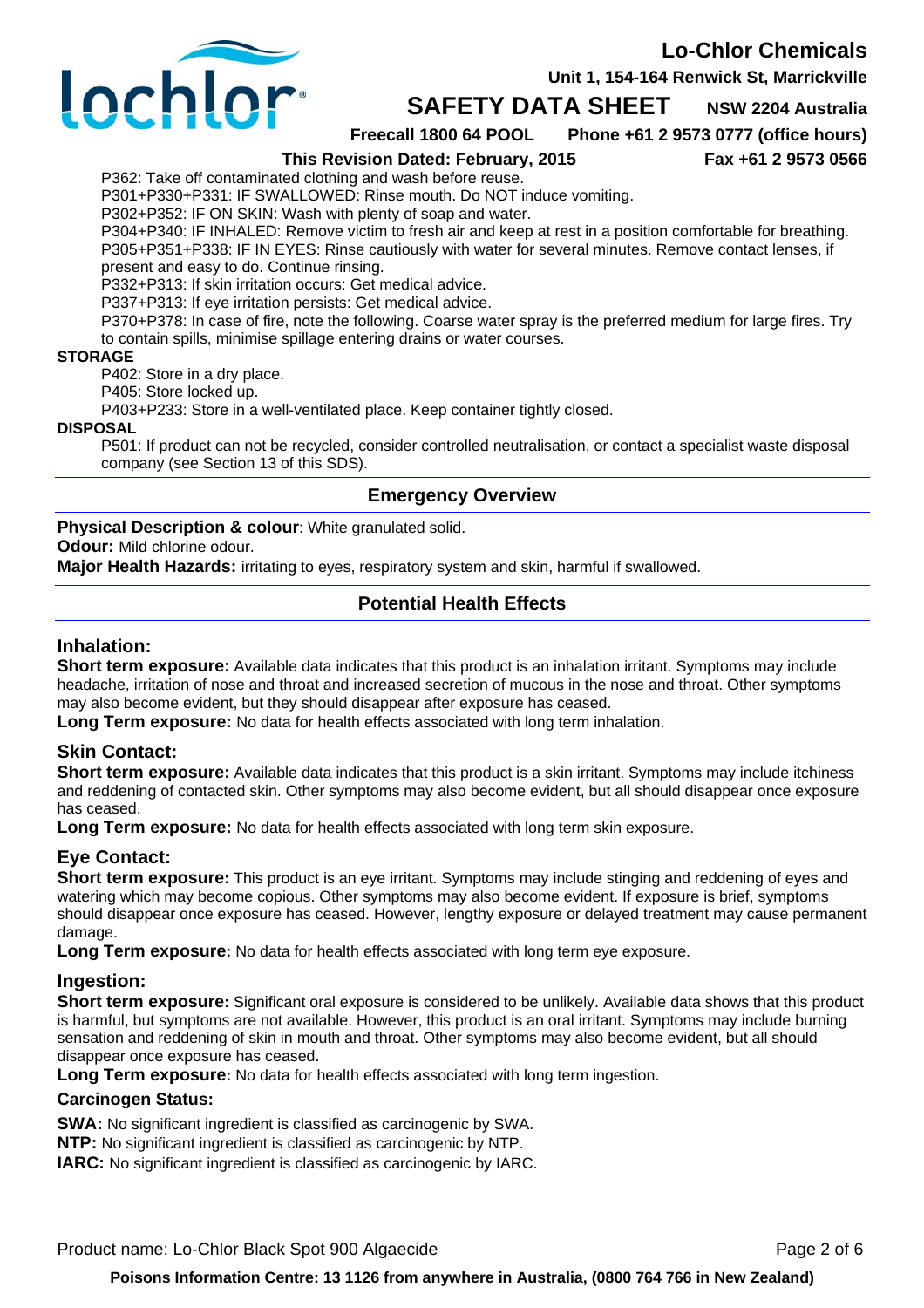

**Unit 1, 154-164 Renwick St, Marrickville** 

**SAFETY DATA SHEET** NSW 2204 Australia

**Freecall 1800 64 POOL Phone +61 2 9573 0777 (office hours)** 

**This Revision Dated: February, 2015 Fax +61 2 9573 0566** 

## **SECTION 3 - COMPOSITION/INFORMATION ON INGREDIENTS**

| Ingredients               | <b>CAS No</b> | Conc.%  | TWA $(mg/m^3)$ STEL $(mg/m^3)$ |         |
|---------------------------|---------------|---------|--------------------------------|---------|
| Trichloroisocyanuric acid | 87-90-1       | 900g/kg | not set                        | not set |

This is a commercial product whose exact ratio of components may vary slightly. Minor quantities of other non hazardous ingredients are also possible.

The SWA TWA exposure value is the average airborne concentration of a particular substance when calculated over a normal 8 hour working day for a 5 day working week. The STEL (Short Term Exposure Limit) is an exposure value that may be equalled (but should not be exceeded) for no longer than 15 minutes and should not be repeated more than 4 times per day. There should be at least 60 minutes between successive exposures at the STEL. The term "peak "is used when the TWA limit, because of the rapid action of the substance, should never be exceeded, even briefly.

### **SECTION 4 - FIRST AID MEASURES**

### **General Information:**

You should call The Poisons Information Centre if you feel that you may have been poisoned, burned or irritated by this product. The number is 13 1126 from anywhere in Australia (0800 764 766 in New Zealand) and is available at all times. Have this SDS with you when you call.

**Inhalation:** If irritation occurs, contact a Poisons Information Centre, or call a doctor. Remove source of contamination or move victim to fresh air. If breathing is difficult, oxygen may be beneficial if administered by trained personnel, preferably on a doctor's advice. In severe cases, symptoms of pulmonary oedema can be delayed up to 48 hours after exposure.

**Skin Contact:** Quickly and gently brush away excess solids. Wash gently and thoroughly with warm water (use nonabrasive soap if necessary) for 10-20 minutes or until product is removed. Under running water, remove contaminated clothing, shoes and leather goods (e.g. watchbands and belts) and completely decontaminate them before reuse or discard. If irritation persists, repeat flushing and seek medical attention.

**Eye Contact:** Quickly and gently brush particles from eyes. Immediately flush the contaminated eye(s) with lukewarm, gently flowing water for 20 minutes or until the product is removed, while holding the eyelid(s) open. Take care not to rinse contaminated water into the unaffected eye or onto the face. Obtain medical attention immediately. Take special care if exposed person is wearing contact lenses.

**Ingestion:** If swallowed, do NOT induce vomiting. Wash mouth with water and contact a Poisons Information Centre, or call a doctor.

## **SECTION 5 - FIRE FIGHTING MEASURES**

**Fire and Explosion Hazards**: There is a moderate risk of an explosion from this product if commercial quantities are involved in a fire. Firefighters should take care and appropriate precautions.

**The presence of this product in a fire is likely to intensify the fire due to its oxidising properties.**

Fire decomposition products from this product may be toxic if inhaled. Take appropriate protective measures. **Extinguishing Media:** Coarse water spray is the preferred medium for large fires. Try to contain spills, minimise

spillage entering drains or water courses.

Fire Fighting: If a significant quantity of this product is involved in a fire, call the fire brigade. There is a danger of a violent reaction or explosion if significant quantities of this product are involved in a fire. Recommended personal protective equipment is liquid-tight chemical protective clothing and breathing apparatus.

| Does not burn.                  |
|---------------------------------|
| Does not burn.                  |
| Does not burn.                  |
| Not applicable - does not burn. |
| Does not burn.                  |
|                                 |

## **SECTION 6 - ACCIDENTAL RELEASE MEASURES**

**Accidental release:** This product is sold in small packages, and the accidental release from one of these is not usually a cause for concern. For minor spills, clean up, rinsing to sewer and put empty container in garbage. Although no special protective clothing is normally necessary because of occasional minor contact with this product, it is good practice to wear impermeable gloves when handling chemical products. In the event of a major spill, prevent spillage from entering drains or water courses and call emergency services.

Product name: Lo-Chlor Black Spot 900 Algaecide **Product 1996** Page 3 of 6

**Poisons Information Centre: 13 1126 from anywhere in Australia, (0800 764 766 in New Zealand)**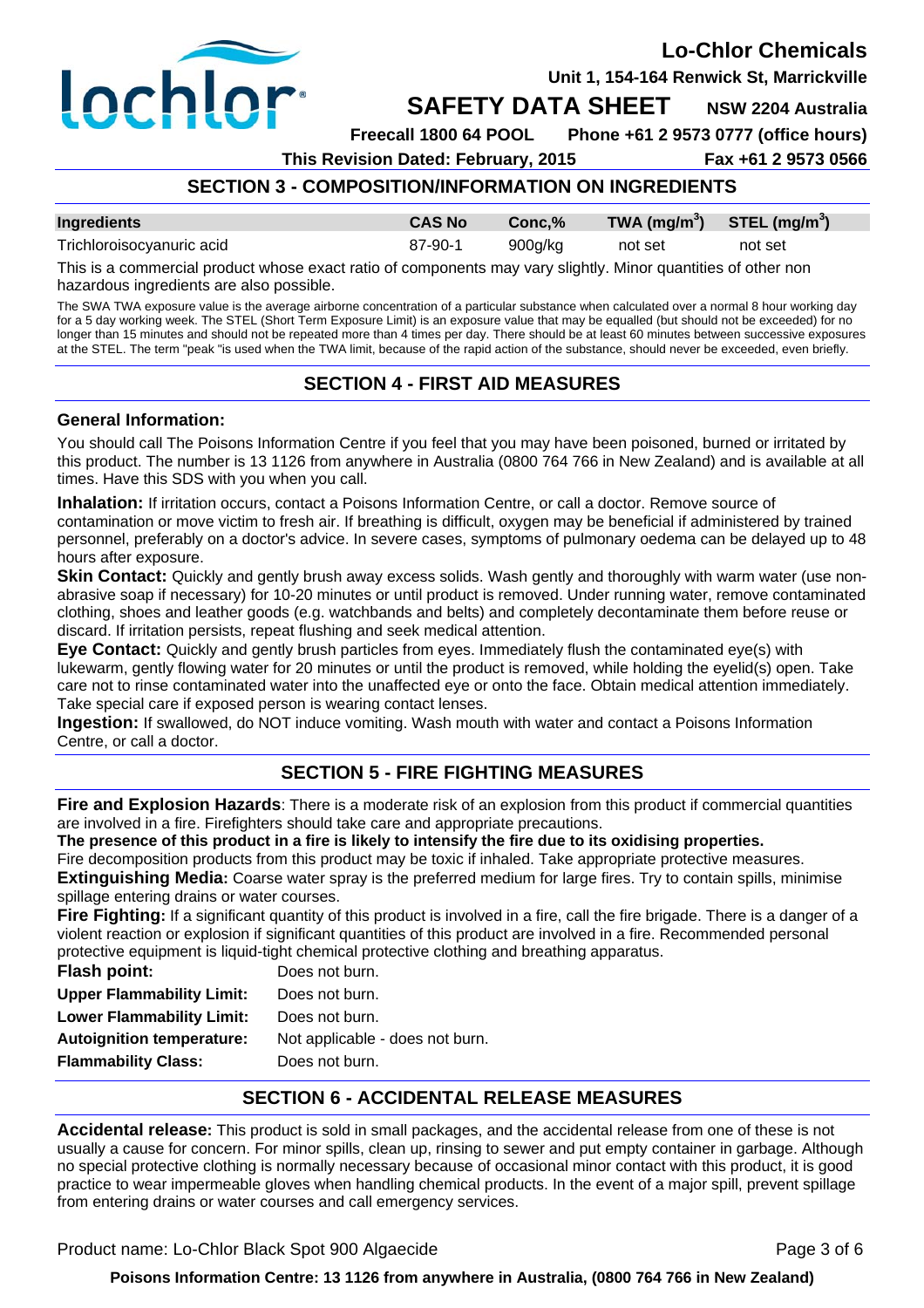

**Unit 1, 154-164 Renwick St, Marrickville** 

### **SAFETY DATA SHEET** NSW 2204 Australia

**Freecall 1800 64 POOL Phone +61 2 9573 0777 (office hours)** 

**This Revision Dated: February, 2015 Fax +61 2 9573 0566** 

## **SECTION 7 - HANDLING AND STORAGE**

**Handling:** Keep exposure to this product to a minimum, and minimise the quantities kept in work areas. Check Section 8 of this SDS for details of personal protective measures, and make sure that those measures are followed. The measures detailed below under "Storage" should be followed during handling in order to minimise risks to persons using the product in the workplace. Also, avoid contact or contamination of product with incompatible materials listed in Section 10.

**Storage:** This product is a Scheduled Poison. Observe all relevant regulations regarding sale, transport and storage of this schedule of poison. Store in a cool, well ventilated area. Check containers periodically for corrosion and leaks. Containers should be kept closed in order to minimise contamination, especially from combustible or reducing materials. Make sure that the product does not come into contact with or substances listed under "Incompatibilities" in Section 10. If you keep more than 2500kg or L of Dangerous Goods of Packaging Group II, you may be required to license the premises or notify your Dangerous Goods authority. If you have any doubts, we suggest you contact your Dangerous Goods authority in order to clarify your obligations. Check packaging - there may be further storage instructions on the label.

## **SECTION 8 - EXPOSURE CONTROLS AND PERSONAL PROTECTION**

The following Australian Standards will provide general advice regarding safety clothing and equipment: Respiratory equipment: **AS/NZS 1715**, Protective Gloves: **AS 2161**, Occupational Protective Clothing: AS/NZS 4501

set 2008, Industrial Eye Protection: **AS1336** and **AS/NZS 1337**, Occupational Protective Footwear: **AS/NZS2210**.

## **SWA Exposure Limits TWA (mg/m<sup>3</sup>**

**) STEL (mg/m<sup>3</sup> )** 

Exposure limits have not been established by SWA for this product.

No special equipment is usually needed when occasionally handling small quantities. The following instructions are for bulk handling or where regular exposure in an occupational setting occurs without proper containment systems. **Ventilation:** This product should only be used in a well ventilated area. If natural ventilation is inadequate, use of a fan is suggested.

**Eye Protection:** Protective glasses or goggles should be worn when this product is being used. Failure to protect your eyes may cause them harm. Emergency eye wash facilities are also recommended in an area close to where this product is being used.

**Skin Protection:** Prevent skin contact by wearing impervious gloves, clothes and, preferably, apron. Make sure that all skin areas are covered. See below for suitable material types.

**Protective Material Types:** We suggest that protective clothing be made from the following materials: cotton, rubber, PVC.

**Respirator:** If there is a significant chance that dusts are likely to build up in the area where this product is being used, we recommend that you use a suitable Dust Mask.

Eyebaths or eyewash stations and safety deluge showers should be provided near to where this product is being used.

### **SECTION 9 - PHYSICAL AND CHEMICAL PROPERTIES:**

| <b>Physical Description &amp; colour:</b> | White granulated solid.                                 |
|-------------------------------------------|---------------------------------------------------------|
| Odour:                                    | Mild chlorine odour.                                    |
| <b>Boiling Point:</b>                     | No specific data. Expected to decompose before boiling. |
| <b>Freezing/Melting Point:</b>            | 225°C approx                                            |
| <b>Volatiles:</b>                         | No specific data. Expected to be low at 100°C.          |
| <b>Vapour Pressure:</b>                   | Negligible at normal ambient temperatures.              |
| <b>Vapour Density:</b>                    | No data.                                                |
| <b>Specific Gravity:</b>                  | 2.07                                                    |
| <b>Water Solubility:</b>                  | 12g/L at $25^{\circ}$ C                                 |
| pH:                                       | No data.                                                |
| <b>Volatility:</b>                        | Negligible at normal ambient temperatures.              |
| <b>Odour Threshold:</b>                   | No data.                                                |
| <b>Evaporation Rate:</b>                  | No data.                                                |
| <b>Coeff Oil/water distribution:</b>      | No data                                                 |
| <b>Autoignition temp:</b>                 | Not applicable - does not burn.                         |

Product name: Lo-Chlor Black Spot 900 Algaecide **Product 1996** Page 4 of 6

**Poisons Information Centre: 13 1126 from anywhere in Australia, (0800 764 766 in New Zealand)**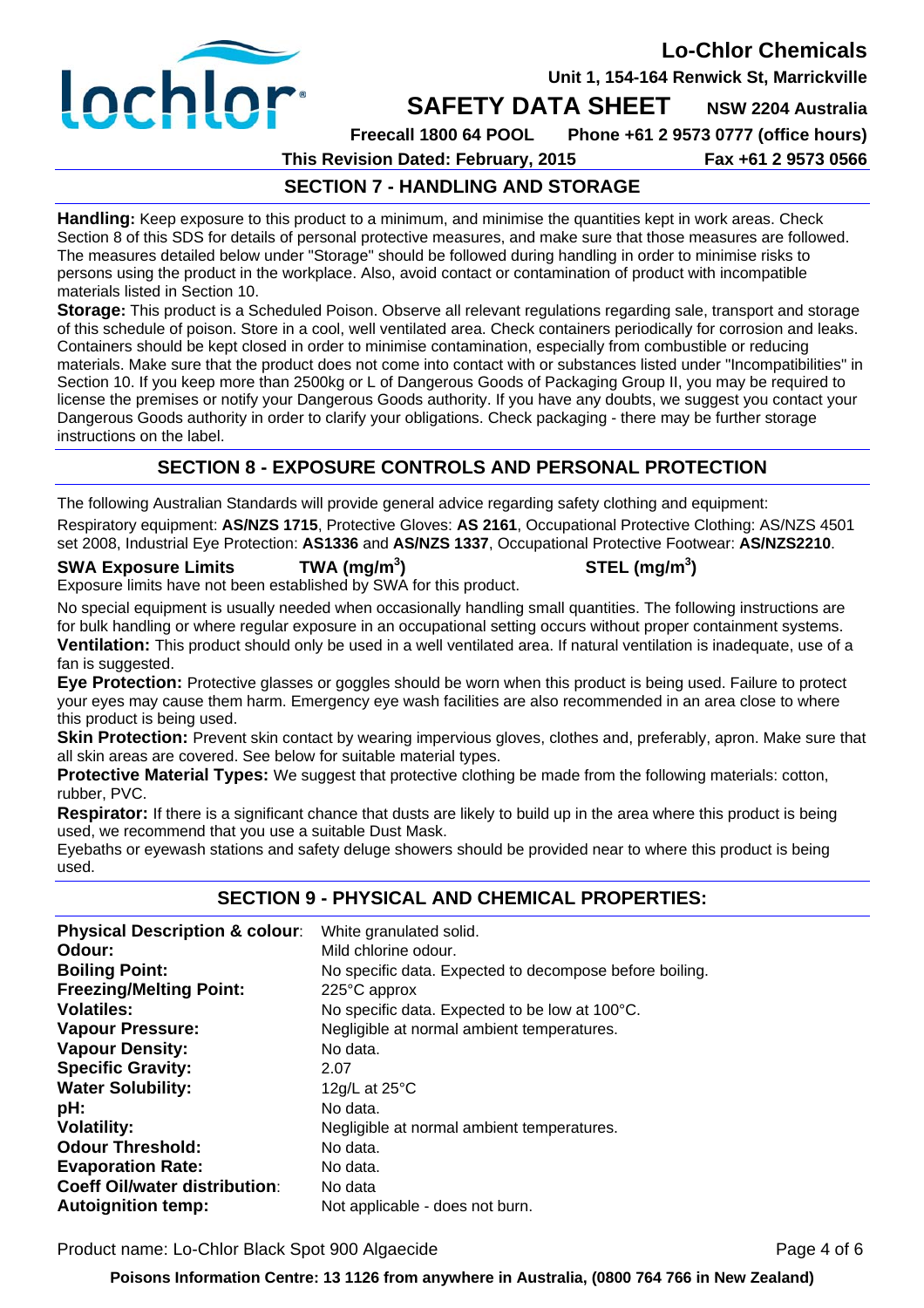

**Unit 1, 154-164 Renwick St, Marrickville** 

## **SAFETY DATA SHEET** NSW 2204 Australia

**Freecall 1800 64 POOL Phone +61 2 9573 0777 (office hours)** 

**This Revision Dated: February, 2015 Fax +61 2 9573 0566** 

## **SECTION 10 - STABILITY AND REACTIVITY**

**Reactivity**: This product is unlikely to react or decompose under normal storage conditions. However, if you have any doubts, contact the supplier for advice on shelf life properties. Check the Safety Directions on the product label for further details of incompatibilities.

**Conditions to Avoid:** This product should be kept in a cool place, preferably below 30°C. Keep containers tightly closed. Containers should be kept dry. Keep containers and surrounding areas well ventilated. Keep isolated from combustible materials.

**Incompatibilities:** water, reducing agents, zinc, tin, aluminium and their alloys, combustible materials. **Fire Decomposition:** Carbon dioxide, and if combustion is incomplete, carbon monoxide. Nitrogen and its compounds, and under some circumstances, oxides of nitrogen. Occasionally hydrogen cyanide gas in reducing atmospheres. Hydrogen chloride gas, other compounds of chlorine. Water. Carbon monoxide poisoning produces headache, weakness, nausea, dizziness, confusion, dimness of vision, disturbance of judgment, and unconsciousness followed by coma and death.

**Polymerisation:** This product will not undergo polymerisation reactions.

### **SECTION 11 - TOXICOLOGICAL INFORMATION**

# **Local Effects:**

**Target Organs:** There is no data to hand indicating any particular target organs.

### **Classification of Hazardous Ingredients**

Ingredient **Risk Phrases** 

Trichloroisocyanuric Acid Conc>=25%: Xn; R22; R36/37; R31

## **SECTION 12 - ECOLOGICAL INFORMATION**

Very toxic to aquatic organisms, may cause long-term adverse effects to the aquatic environment.

### **SECTION 13 - DISPOSAL CONSIDERATIONS**

**Disposal:** Dispose of small quantities and empty containers by wrapping with paper and putting in garbage. For larger quantities, if recycling or reclaiming is not possible, use a commercial waste disposal service.

### **SECTION 14 - TRANSPORT INFORMATION**

**Dangerous according to Australian Dangerous Goods (ADG) Code, IATA and IMDG/IMSBC criteria.**

**UN Number:** 2468, TRICHLOROISOCYANURIC ACID, DRY **Hazchem Code:** 1WE **Special Provisions:** None allocated **Limited quantities:** ADG 7 specifies a Limited Quantity value of 1 kg for this class of product. **Dangerous Goods Class: Class 5.1: Oxidising Agents. Packaging Group:** II **Packaging Method:** P002, IBC08

Class 5.1 Oxidising Agents shall not be loaded in the same vehicle or packed in the same freight container with Classes 1 (Explosives), 2.1 (Flammable Gases), 2.3 (Toxic Gases), 3 (Flammable Liquids), 4.1 (Flammable Solids), 4.2 (Spontaneously Combustible Substances), 4.3 (Dangerous When Wet Substances), 5.2 (Organic Peroxides), 6 (Toxic Substances, where the Toxic Substance is a fire risk substance), 7 (Radioactive Substances), 8 (Corrosive Substances), 9 (Miscellaneous Dangerous Goods, where the substance is a fire risk substance), Fire risk substances other than Dangerous Goods. They may however be loaded in the same vehicle or packed in the same freight container with Classes 2.2 (Non-Flammable, Non-Toxic Gases), 6 (Toxic Substances except where the substances are fire risk substances), 9 (Miscellaneous Dangerous Goods except where the goods are fire risk substances) Foodstuffs and foodstuff empties.

Product name: Lo-Chlor Black Spot 900 Algaecide **Product 10 and 2010** Page 5 of 6